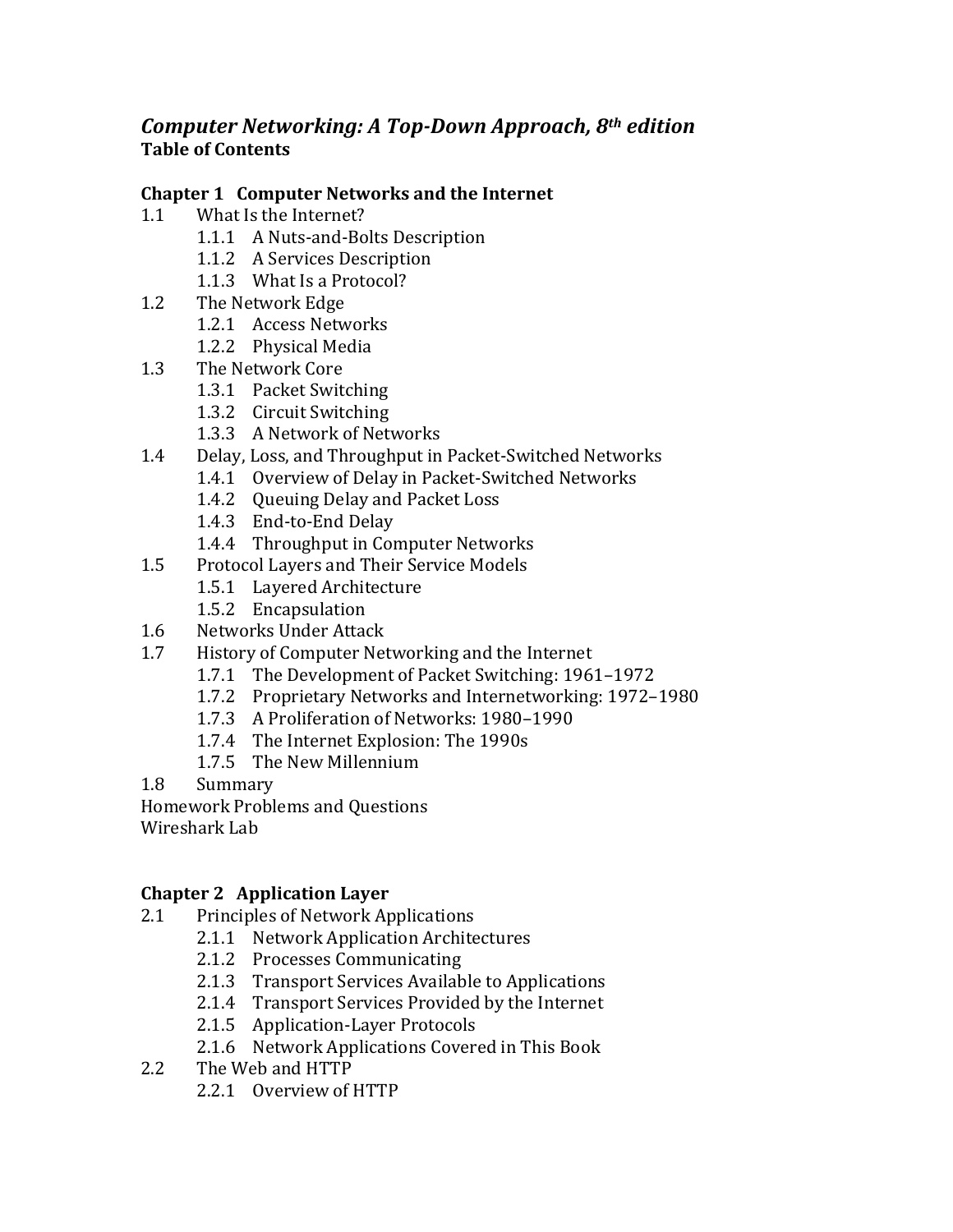- 2.2.2 Non-Persistent and Persistent Connections
- 2.2.3 HTTP Message Format
- 2.2.4 User-Server Interaction: Cookies
- 2.2.5 Web Caching
- 2.2.6 HTTP/2
- 2.3 Electronic Mail in the Internet
	- 2.3.1 SMTP
	- 2.3.2 Mail Message Formats
	- 2.3.3 Mail Access Protocols
- 2.4 DNS—The Internet's Directory Service
	- 2.4.1 Services Provided by DNS
	- 2.4.2 Overview of How DNS Works
	- 2.4.3 DNS Records and Messages
- 2.5 Peer-to-Peer Applications
	- 2.5.1 P2P File Distribution
- 2.6 Video Streaming and Content Distribution Networks
	- 2.6.1 Internet Video
	- 2.6.2 HTTP Streaming and DASH
	- 2.6.3 Content Distribution Networks
	- 2.6.4 Case Studies: Netflix, YouTube, and Kankan
- 2.7 Socket Programming: Creating Network Applications
	- 2.7.1 Socket Programming with UDP
	- 2.7.2 Socket Programming with TCP
- 2.8 Summary

Homework Problems and Questions Socket Programming Assignments

Wireshark Labs: HTTP, DNS

### **Chapter 3 Transport Layer**

- 3.1 Introduction and Transport-Layer Services
	- 3.1.1 Relationship Between Transport and Network Layers
	- 3.1.2 Overview of the Transport Layer in the Internet
- 3.2 Multiplexing and Demultiplexing
- 3.3 Connectionless Transport: UDP
	- 3.3.1 UDP Segment Structure
	- 3.3.2 UDP Checksum
- 3.4 Principles of Reliable Data Transfer
	- 3.4.1 Building a Reliable Data Transfer Protocol
	- 3.4.2 Pipelined Reliable Data Transfer Protocols
	- 3.4.3 Go-Back-N (GBN)
	- 3.4.4 Selective Repeat (SR)
- 3.5 Connection-Oriented Transport: TCP
	- 3.5.1 The TCP Connection
	- 3.5.2 TCP Segment Structure
	- 3.5.3 Round-Trip Time Estimation and Timeout
	- 3.5.4 Reliable Data Transfer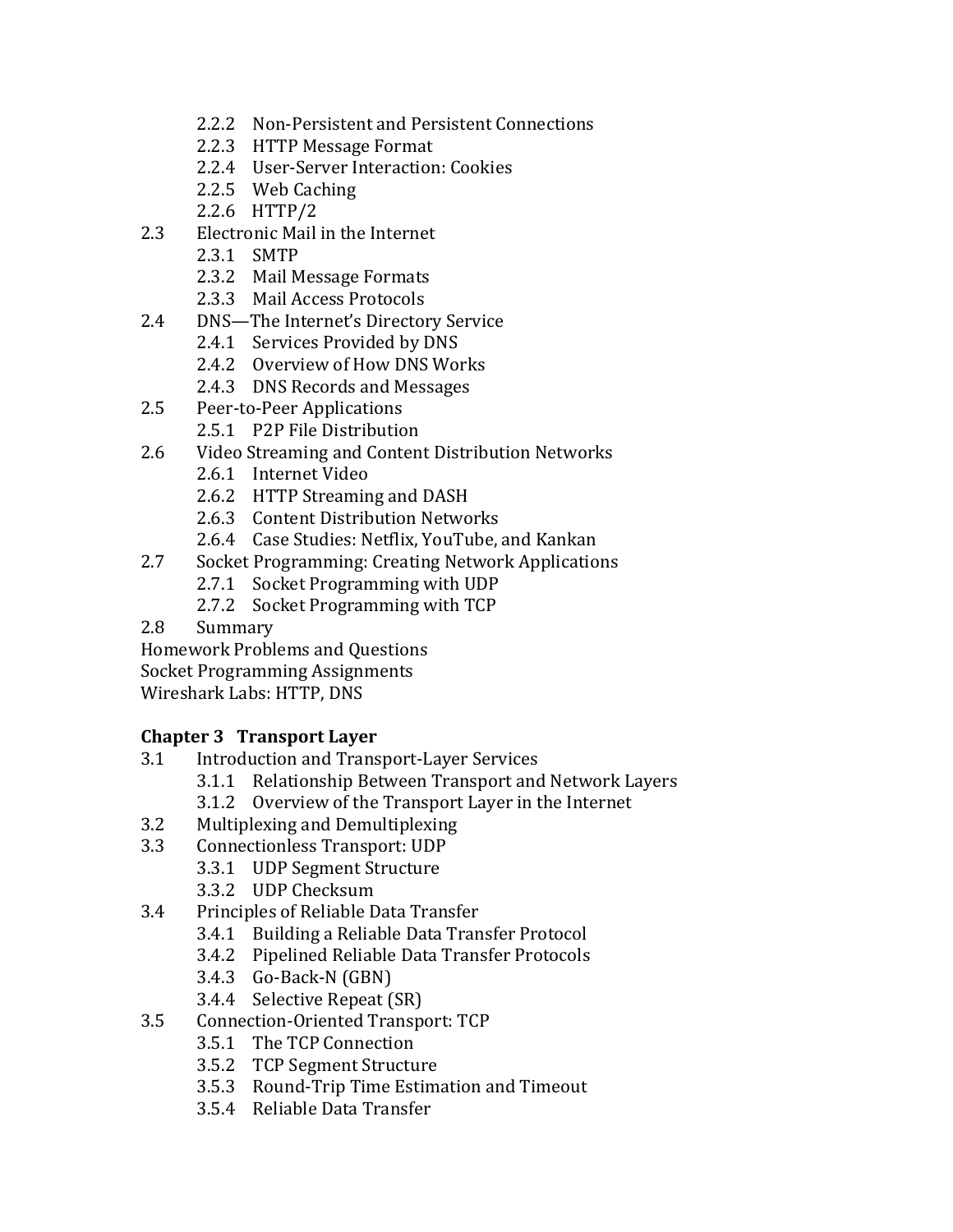- 3.5.5 Flow Control
- 3.5.6 TCP Connection Management
- 3.6 Principles of Congestion Control
	- 3.6.1 The Causes and the Costs of Congestion
	- 3.6.2 Approaches to Congestion Control
- 3.7 TCP Congestion Control
	- 3.7.1 Classic TCP congestion Control
	- 3.7.2 Network-Assisted Explicit Congestion Notification and Delay-based Congestion Control
	- 3.7.3 Fairness
- 3.8 Evolution of transport-layer functionality
- 3.9 Summary

Homework Problems and Questions

Programming Assignments

Wireshark Labs: Exploring TCP, UDP

### **Chapter 4 The Network Layer: Data Plane**

- 4.1 Overview of Network Layer
	- 4.1.1 Forwarding and Routing: The Network Data and Control Planes
	- 4.1.2 Network Service Models
- 4.2 What's Inside a Router?
	- 4.2.1 Input Port Processing and Destination-Based Forwarding
	- 4.2.2 Switching
	- 4.2.3 Output Port Processing
	- 4.2.4 Where Does Queuing Occur?
	- 4.2.5 Packet Scheduling
- 4.3 The Internet Protocol (IP): IPv4, Addressing, IPv6, and More
	- 4.3.1 IPv4 Datagram Format
	- 4.3.2 IPv4 Addressing
	- 4.3.3 Network Address Translation (NAT)
	- 4.3.4 IPv6
- 4.4 Generalized Forwarding and SDN
	- 4.4.1 Match
	- 4.4.2 Action
		- 4.4.3 OpenFlow Examples of Match-plus-action in Action
- 4.6 Middleboxes
- 4.5 Summary

Homework Problems and Ouestions

Wireshark Lab: IP

### **Chapter 5 The Network Layer: Control Plane**

- 5.1 Introduction
- 5.2 Routing Algorithms
	- 5.2.1 The Link-State (LS) Routing Algorithm
	- 5.2.2 The Distance-Vector (DV) Routing Algorithm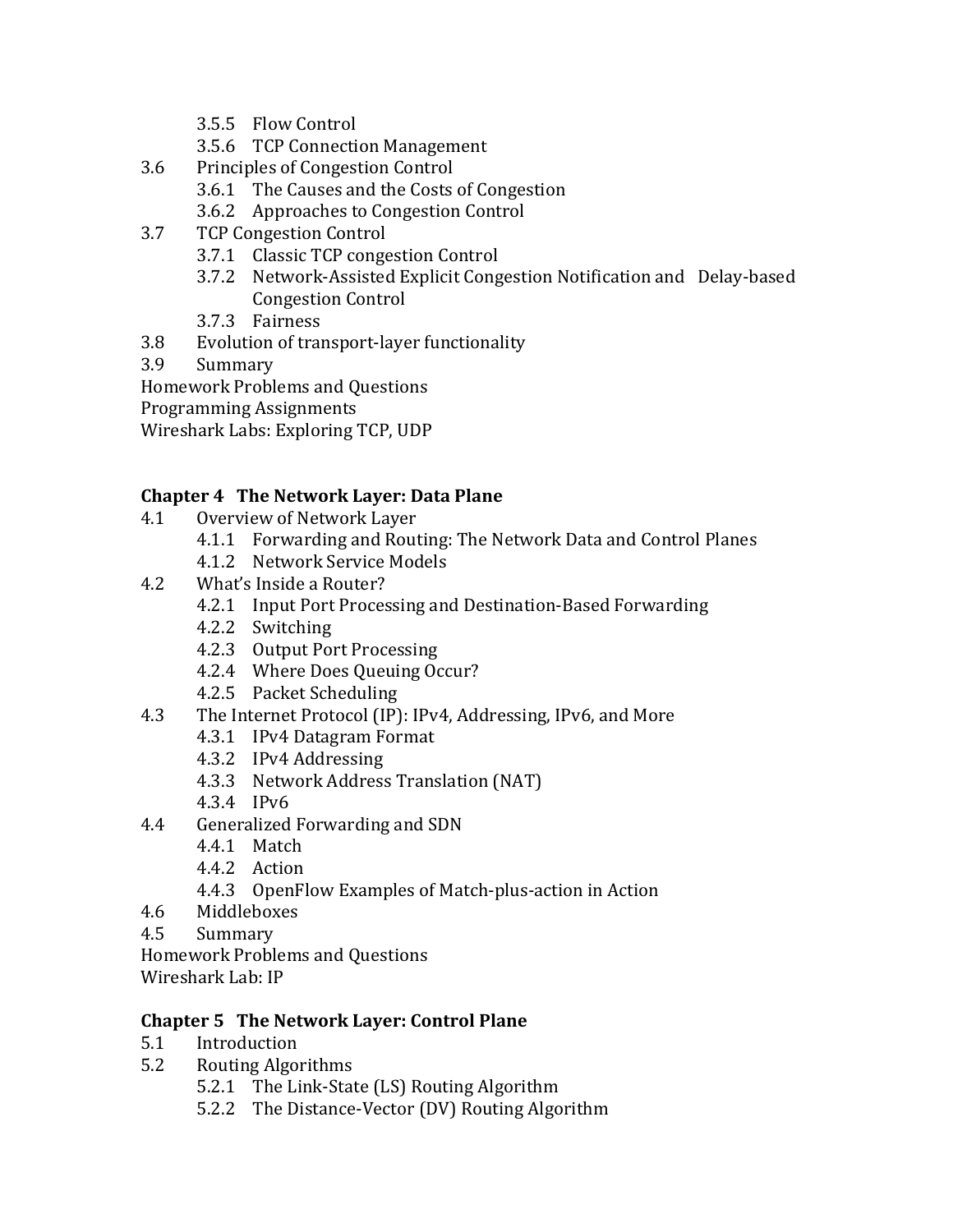- 5.3 Intra-AS Routing in the Internet: OSPF
- 5.4 Routing Among the ISPs: BGP
	- 5.4.1 The Role of BGP
	- 5.4.2 Advertising BGP Route Information
	- 5.4.3 Determining the Best Rou tes
	- 5.4.4 IP-Anycast
	- 5.4.5 Routing Policy
	- 5.4.6 Putting the Pieces Together: Obtaining Internet Presence
- 5.5 The SDN Control Plane
	- 5.5.1 The SDN Control Plane: SDN Controller and SDN Control Applications
	- 5.5.2 OpenFlow Protocol
	- 5.5.3 Data and Control Plane Interaction: An Example
	- 5.5.4 SDN: Past and Future
- 5.6 ICMP: The Internet Control Message Protocol
- 5.7 Network Management, SNMP, and NETCONF/YANG
	- 5.7.1 The Network Management Framework
	- 5.7.2 The Simple Network Management Protocol (SNMP) and the Management Information Base (MIB)
	- 5.7.3 NETCONF and YANG

5.8 Summary

Homework Problems and Questions

Socket Programming Assignment

Programming Assignment

Wireshark Lab: ICMP

### **Chapter 6 The Link Layer and LANs**

- 6.1 Introduction to the Link Layer
	- 6.1.1 The Services Provided by the Link Layer
	- 6.1.2 Where Is the Link Layer Implemented?
- 6.2 Error-Detection and -Correction Techniques
	- 6.2.1 Parity Checks
	- 6.2.2 Checksumming Methods
	- 6.2.3 Cyclic Redundancy Check (CRC)
- 6.3 Multiple Access Links and Protocols
	- 6.3.1 Channel Partitioning Protocols
	- 6.3.2 Random Access Protocols
	- 6.3.3 Taking-Turns Protocols
	- 6.3.4 DOCSIS: The Link-Layer Protocol for Cable Internet Access
- 6.4 Switched Local Area Networks
	- 6.4.1 Link-Layer Addressing and ARP
	- 6.4.2 Ethernet
	- 6.4.3 Link-Layer Switches
	- 6.4.4 Virtual Local Area Networks (VLANs)
- 6.5 Link Virtualization: A Network as a Link Layer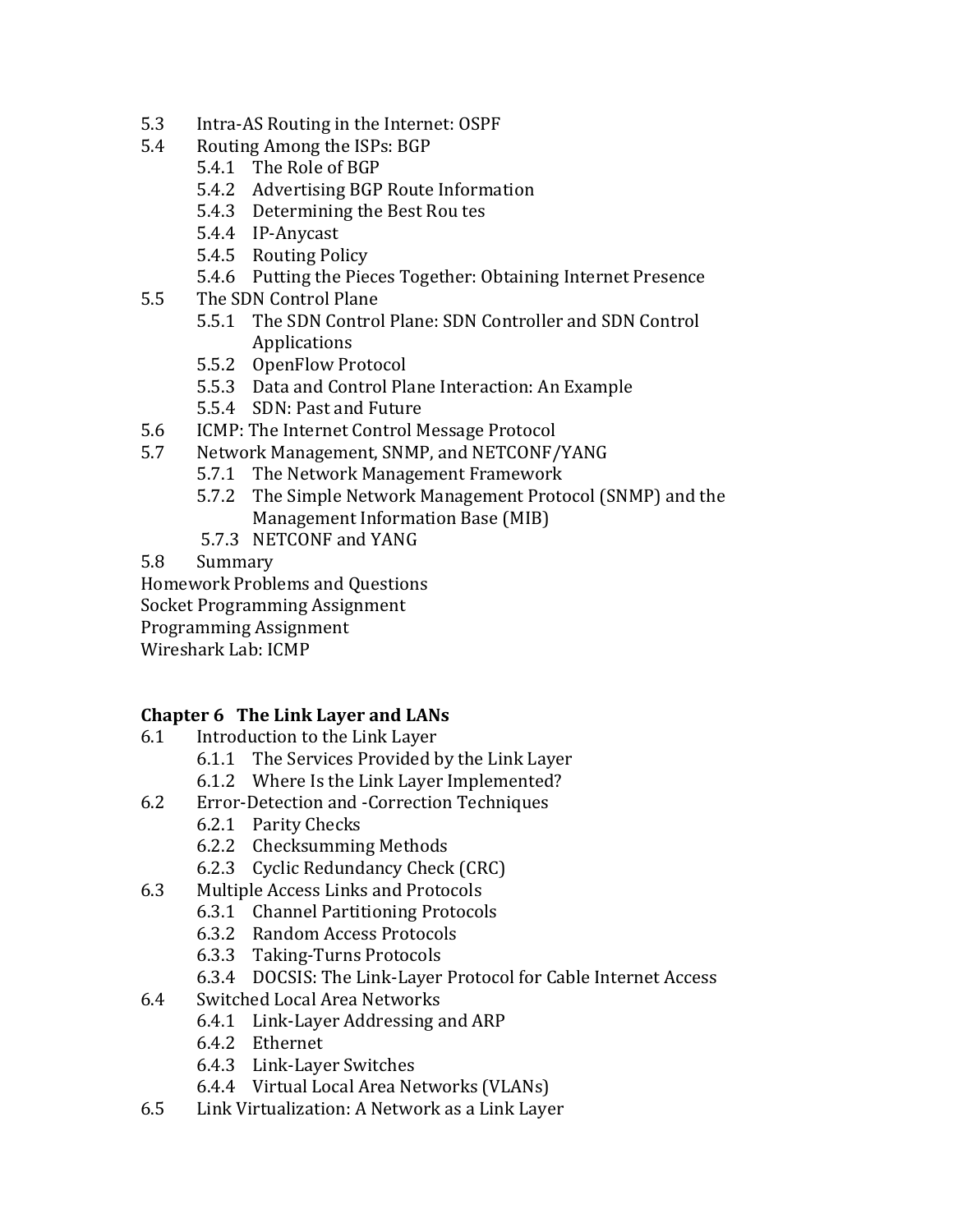- 6.5.1 Multiprotocol Label Switching (MPLS)
- 6.6 Data Center Networking
	- 6.6.1 Data Center Architectures
	- 6.6.2 Trends in Data Center Networking
- 6.7 Retrospective: A Day in the Life of a Web Page Request
	- 6.7.1 Getting Started: DHCP, UDP, IP, and Ethernet
	- 6.7.2 Still Getting Started: DNS and ARP
	- 6.7.3 Still Getting Started: Intra-Domain Routing to the DNS Server
	- 6.7.4 Web Client-Server Interaction: TCP and HTTP
- 6.8 Summary

Homework Problems and Questions

Wireshark Labs: Ethernet and Home Networking

#### **Chapter 7 Wireless and Mobile Networks**

- 7.1 Introduction
- 7.2 Wireless Links and Network Characteristics 7.2.1 CDMA
- 7.3 Wireless LANs
	- 7.3.1 The 802.11 Architecture
	- 7.3.2 The 802.11 MAC Protocol
	- 7.3.3 The IEEE 802.11 Frame
	- 7.3.4 Mobility in the Same IP Subnet
	- 7.3.5 Advanced Features in 802.11
	- 7.3.6 Bluetooth
- 7.4 Cellular Networks: 4G and 5G
	- 7.4.1 An Overview of Cellular Network Architecture
	- 7.4.2 4G: LTE
	- 7.4.3 5G
- 7.5 Mobility Management: Principles
	- 7.5.1 Device mobility: a network-layer perspective
	- 7.5.2 Home Networks and Roaming on Visited Networks
	- 7.5.3 Direct and Indirect Routing to/from a Mobile Device
- 7.6 Mobility Management in Practice 7.6.1 Mobility Management in 4G/5G Networks 7.6.2 Mobile IP
- 7.7 Wireless and Mobility: Impact on Higher-Layer Protocols
- 7.8 Summary
- Homework Problems and Questions

Wireshark Lab: 802.11

### **Chapter 8 Security in Computer Networks**

- 8.1 What Is Network Security?
- 8.2 Principles of Cryptography